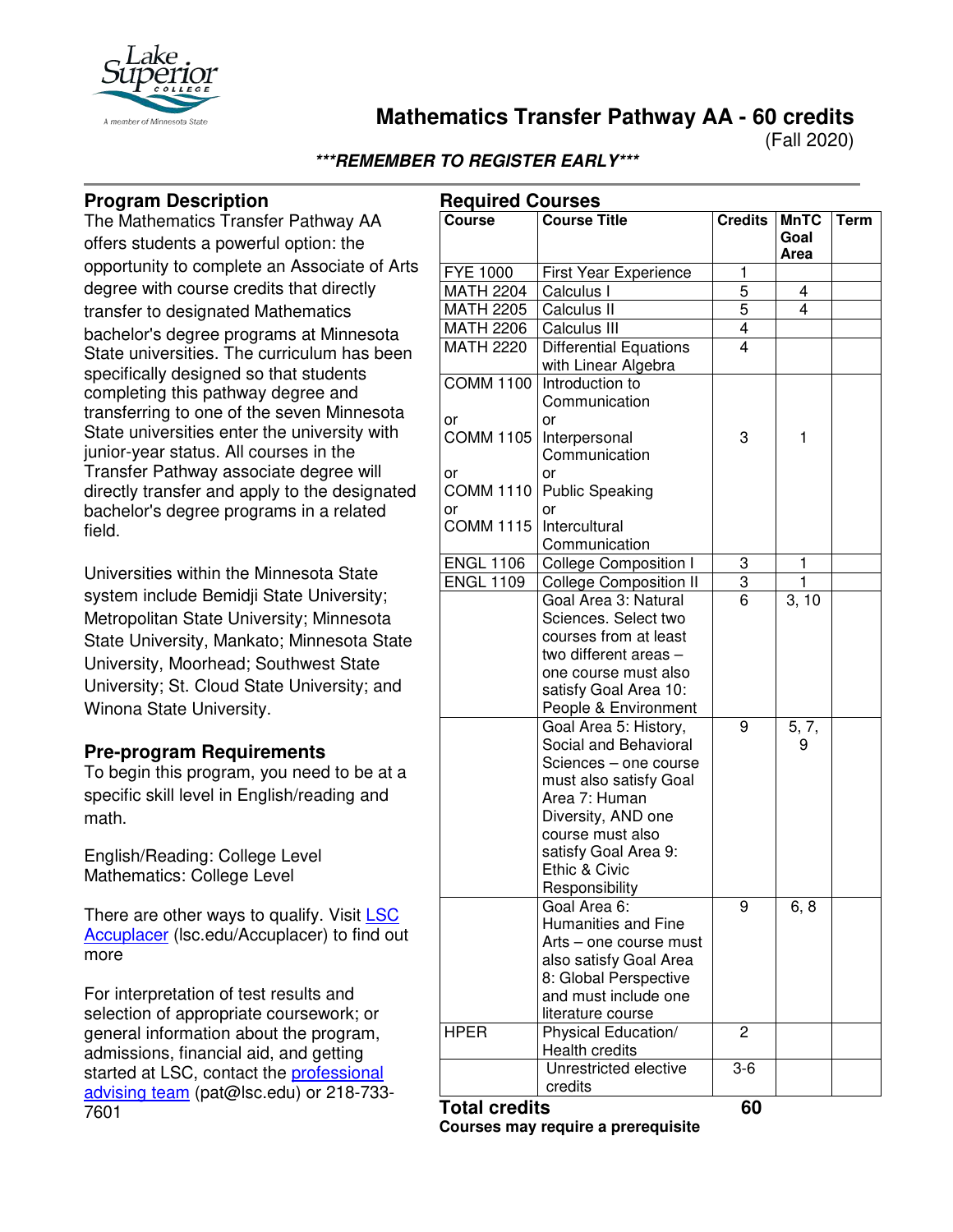

(Fall 2020)

### **\*\*\*REMEMBER TO REGISTER EARLY\*\*\***

#### **Program Outcomes**

A student completing Lake Superior College's Mathematics Transfer Pathway AA and transferring into a designated bachelor's program at a Minnesota State University will have junior standing and may complete the bachelor's degree program with an additional amount of credits appropriate to the university attended. You will be able to transfer to the following Minnesota State Universities:

Bemidji State University: Mathematics, BS

Metropolitan State University: Industrial and Applied Mathematics, BS

Minnesota State University Moorhead: Mathematics, BA; Mathematics, BS

Minnesota State University, Mankato: Mathematics, BS

Southwest Minnesota State University: Mathematics, BA

St. Cloud State University: Mathematics, BA

Winona State University: Mathematics, BA

In order to graduate and be guaranteed admission to a Minnesota State university's designated program in mathematics you must earn an overall grade point average as indicated by the university to which you will transfer.

#### **Suggested Course Sequence**

For a full-time student averaging 15 credits per semester

| <b>First Semester</b>                                   | 15 credits |
|---------------------------------------------------------|------------|
| FYE 1000 First Year Experience                          |            |
| ENGL 1106 College Composition I                         | з          |
| MATH 2204 Calculus I                                    | 5          |
| Goal Area 5 elective (must also<br>satisfy Goal Area 7) | з          |
| Goal Area 6 elective (also satisfy                      | з          |
| Goal Area 8)                                            |            |

| <b>Third Semester</b>         | 16 credits |
|-------------------------------|------------|
| MATH 2206 Calculus III        |            |
| COMM 1100, or COMM 1105, or   | з          |
| COMM 1110, or COMM 1115       |            |
| Goal Area 3 elective          | з          |
| Goal Area 6 elective          |            |
| Unrestricted elective credits |            |

| <b>Second Semester</b>                              | 15 credits |
|-----------------------------------------------------|------------|
| MATH 2205 Calculus II                               |            |
| ENGL 1109 College Composition II                    | З          |
| Goal 3 elective (must also satisfy<br>Goal Area 10) |            |
| Goal Area 5 elective                                |            |
| <b>Physical Education/Health Elective</b>           |            |

| <b>Fourth Semester</b>                    | 14 credits |
|-------------------------------------------|------------|
| MATH 2220 Differential Equations          |            |
| with Linear Algebra                       |            |
| Goal Area 5 elective                      | З          |
| Goal Area 6 elective                      | З          |
| <b>Physical Education/Health Elective</b> |            |
| Unrestricted elective credits             | з          |
| <b>Total Credits</b>                      |            |